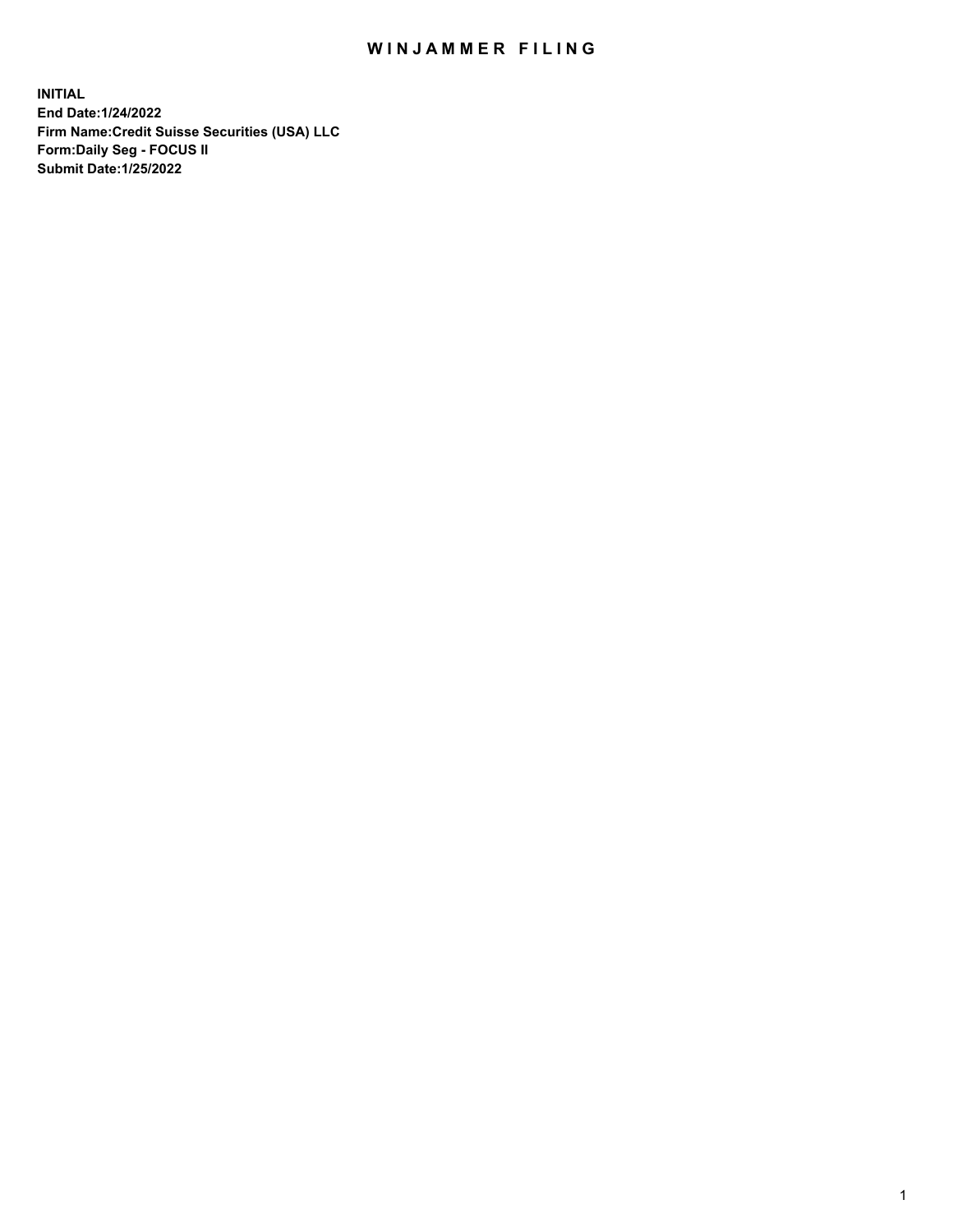**INITIAL End Date:1/24/2022** 

## **Firm Name:Credit Suisse Securities (USA) LLC Form:Daily Seg - FOCUS II Submit Date:1/25/2022**

## **Daily Segregation - Cover Page**

| Name of Company                                                                                                                                                                                                                                                                                                                | <b>Credit Suisse Securities (USA)</b><br><b>LLC</b>                |
|--------------------------------------------------------------------------------------------------------------------------------------------------------------------------------------------------------------------------------------------------------------------------------------------------------------------------------|--------------------------------------------------------------------|
| <b>Contact Name</b>                                                                                                                                                                                                                                                                                                            | <b>Alexander Baptiste</b>                                          |
| <b>Contact Phone Number</b>                                                                                                                                                                                                                                                                                                    | 919-994-6223                                                       |
| <b>Contact Email Address</b>                                                                                                                                                                                                                                                                                                   | alexander.baptiste@credit-suiss<br>e.com                           |
| FCM's Customer Segregated Funds Residual Interest Target (choose one):<br>a. Minimum dollar amount: ; or<br>b. Minimum percentage of customer segregated funds required:% ; or<br>c. Dollar amount range between: and; or<br>d. Percentage range of customer segregated funds required between:% and%.                         | $\frac{0}{\frac{5}{0}}$<br>0 <sub>0</sub>                          |
| FCM's Customer Secured Amount Funds Residual Interest Target (choose one):<br>a. Minimum dollar amount: ; or<br>b. Minimum percentage of customer secured funds required:%; or<br>c. Dollar amount range between: and; or<br>d. Percentage range of customer secured funds required between:% and%.                            | $\frac{0}{5}$<br>$\underline{0}$ $\underline{0}$<br>0 <sub>0</sub> |
| FCM's Cleared Swaps Customer Collateral Residual Interest Target (choose one):<br>a. Minimum dollar amount: ; or<br>b. Minimum percentage of cleared swaps customer collateral required:% ; or<br>c. Dollar amount range between: and; or<br>d. Percentage range of cleared swaps customer collateral required between:% and%. | $\frac{0}{5}$<br>0 <sub>0</sub><br>0 <sub>0</sub>                  |

Attach supporting documents CH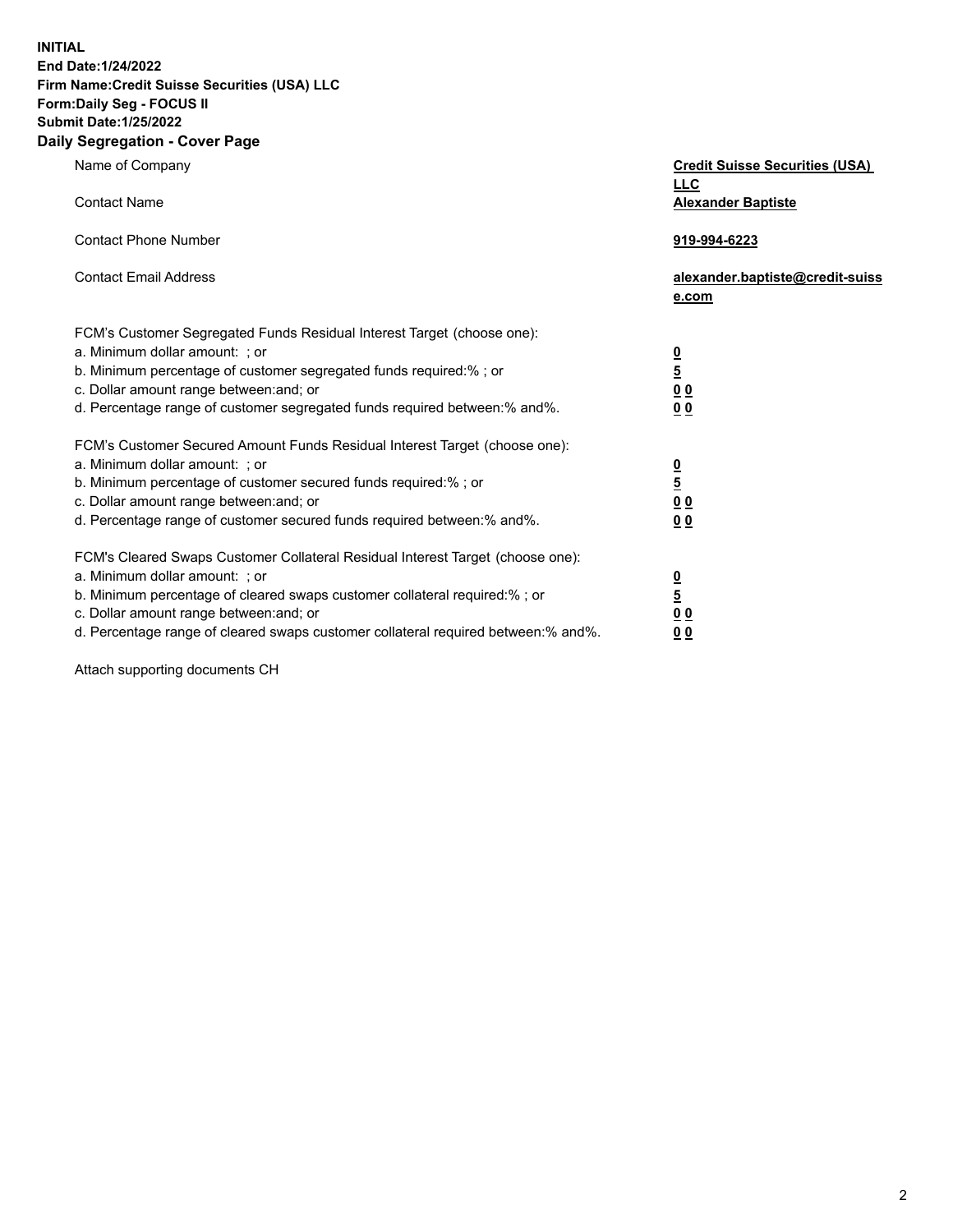**INITIAL End Date:1/24/2022 Firm Name:Credit Suisse Securities (USA) LLC Form:Daily Seg - FOCUS II Submit Date:1/25/2022** 

## **Daily Segregation - Secured Amounts**

|     | Foreign Futures and Foreign Options Secured Amounts                                                  |                                                    |
|-----|------------------------------------------------------------------------------------------------------|----------------------------------------------------|
|     | Amount required to be set aside pursuant to law, rule or regulation of a foreign                     | $0$ [7305]                                         |
|     | government or a rule of a self-regulatory organization authorized thereunder                         |                                                    |
| 1.  | Net ledger balance - Foreign Futures and Foreign Option Trading - All Customers                      |                                                    |
|     | A. Cash                                                                                              | 3,334,997,053 [7315]                               |
|     | B. Securities (at market)                                                                            | 893,250,187 [7317]                                 |
| 2.  | Net unrealized profit (loss) in open futures contracts traded on a foreign board of trade            | -990,995,707 [7325]                                |
| 3.  | Exchange traded options                                                                              |                                                    |
|     | a. Market value of open option contracts purchased on a foreign board of trade                       | 8,117,930 [7335]                                   |
|     | b. Market value of open contracts granted (sold) on a foreign board of trade                         | -7,678,499 [7337]                                  |
| 4.  | Net equity (deficit) (add lines 1. 2. and 3.)                                                        | 3,237,690,964 [7345]                               |
| 5.  | Account liquidating to a deficit and account with a debit balances - gross amount                    | 37,601,219 [7351]                                  |
|     | Less: amount offset by customer owned securities                                                     | -37,420,631 [7352]180,588 [7354]                   |
| 6.  | Amount required to be set aside as the secured amount - Net Liquidating Equity                       | 3,237,871,552 [7355]                               |
|     | Method (add lines 4 and 5)                                                                           |                                                    |
| 7.  | Greater of amount required to be set aside pursuant to foreign jurisdiction (above) or line          | 3,237,871,552 [7360]                               |
|     | 6.                                                                                                   |                                                    |
|     | FUNDS DEPOSITED IN SEPARATE REGULATION 30.7 ACCOUNTS                                                 |                                                    |
| 1.  | Cash in banks                                                                                        |                                                    |
|     | A. Banks located in the United States                                                                | 10,771,739 [7500]                                  |
|     | B. Other banks qualified under Regulation 30.7                                                       | 429,798,405 [7520]440,570,144                      |
|     |                                                                                                      | [7530]                                             |
| 2.  | <b>Securities</b>                                                                                    |                                                    |
|     | A. In safekeeping with banks located in the United States                                            | 893,250,187 [7540]                                 |
|     | B. In safekeeping with other banks qualified under Regulation 30.7                                   | 0 [7560]893,250,187 [7570]                         |
| 3.  | Equities with registered futures commission merchants                                                |                                                    |
|     | A. Cash                                                                                              | $0$ [7580]                                         |
|     | <b>B.</b> Securities                                                                                 | $0$ [7590]                                         |
|     | C. Unrealized gain (loss) on open futures contracts                                                  | $0$ [7600]                                         |
|     | D. Value of long option contracts                                                                    | $0$ [7610]                                         |
| 4.  | E. Value of short option contracts                                                                   | 0 [7615]0 [7620]                                   |
|     | Amounts held by clearing organizations of foreign boards of trade                                    |                                                    |
|     | A. Cash<br><b>B.</b> Securities                                                                      | $0$ [7640]<br>$0$ [7650]                           |
|     |                                                                                                      |                                                    |
|     | C. Amount due to (from) clearing organization - daily variation<br>D. Value of long option contracts | $0$ [7660]                                         |
|     |                                                                                                      | $0$ [7670]                                         |
| 5.  | E. Value of short option contracts                                                                   | 0 [7675]0 [7680]                                   |
|     | Amounts held by members of foreign boards of trade<br>A. Cash                                        |                                                    |
|     | <b>B.</b> Securities                                                                                 | 4,083,365,686 [7700]                               |
|     | C. Unrealized gain (loss) on open futures contracts                                                  | $0$ [7710]                                         |
|     | D. Value of long option contracts                                                                    | $-1,086,460,570$ [7720]                            |
|     | E. Value of short option contracts                                                                   | 8,117,930 [7730]<br>-7,678,499 [7735]2,997,344,547 |
|     |                                                                                                      | [7740]                                             |
| 6.  | Amounts with other depositories designated by a foreign board of trade                               | $0$ [7760]                                         |
| 7.  |                                                                                                      |                                                    |
| 8.  | Segregated funds on hand<br>Total funds in separate section 30.7 accounts                            | $0$ [7765]<br>4,331,164,878 [7770]                 |
| 9.  | Excess (deficiency) Set Aside for Secured Amount (subtract line 7 Secured Statement                  | 1,093,293,326 [7380]                               |
|     | Page 1 from Line 8)                                                                                  |                                                    |
| 10. | Management Target Amount for Excess funds in separate section 30.7 accounts                          | 161,893,578 [7780]                                 |
| 11. | Excess (deficiency) funds in separate 30.7 accounts over (under) Management Target                   | 931,399,748 [7785]                                 |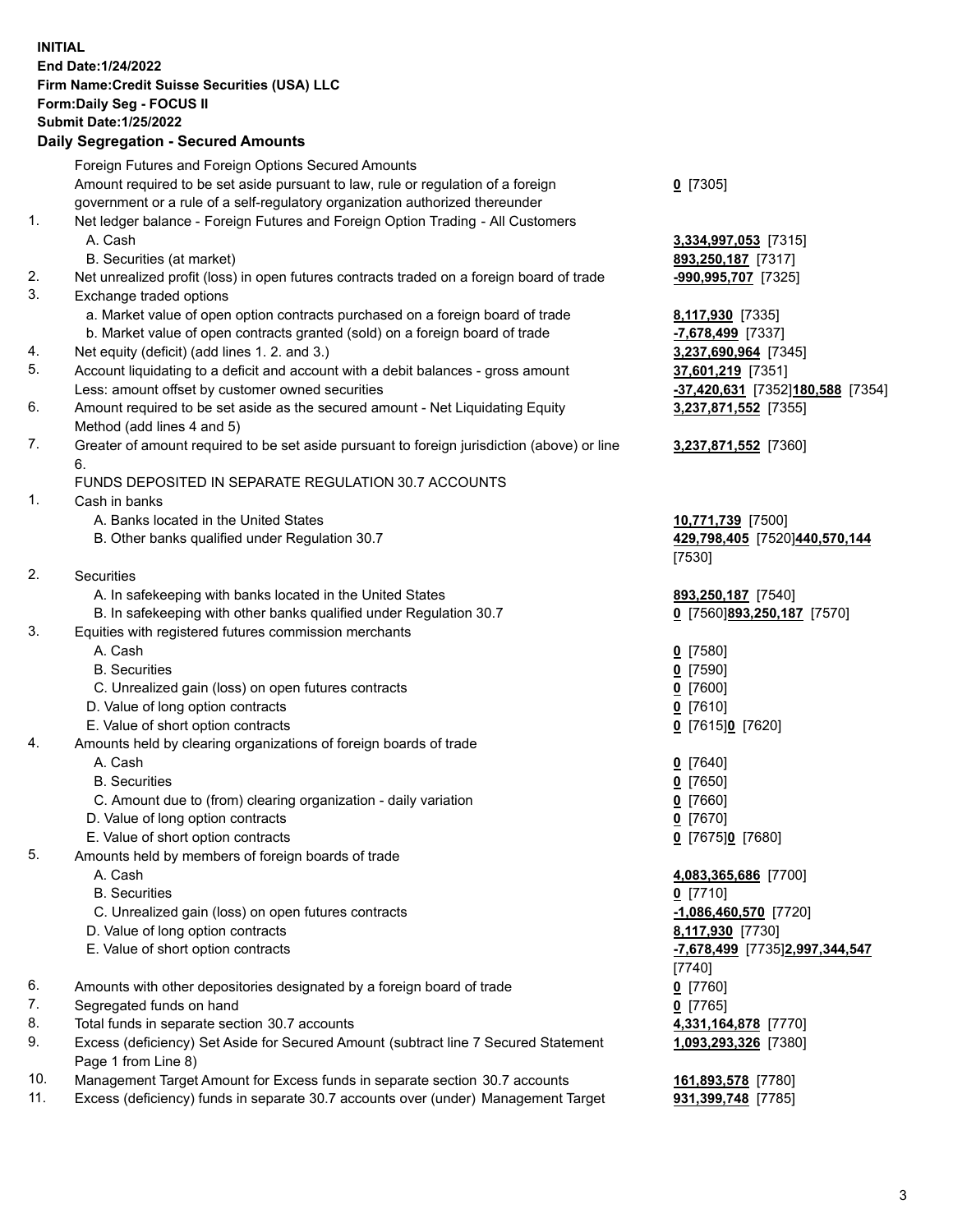15. Management Target Amount for Excess funds in segregation **131,520,313** [7194] 16. Excess (deficiency) funds in segregation over (under) Management Target Amount **69,911,155** [7198] **INITIAL End Date:1/24/2022 Firm Name:Credit Suisse Securities (USA) LLC Form:Daily Seg - FOCUS II Submit Date:1/25/2022 Daily Segregation - Segregation Statement**  SEGREGATION REQUIREMENTS(Section 4d(2) of the CEAct) 1. Net ledger balance A. Cash **1,954,164,009** [7010] B. Securities (at market) **890,177,924** [7020] 2. Net unrealized profit (loss) in open futures contracts traded on a contract market **-218,210,407** [7030] 3. Exchange traded options A. Add market value of open option contracts purchased on a contract market **108,392,424** [7032] B. Deduct market value of open option contracts granted (sold) on a contract market **-104,336,950** [7033] 4. Net equity (deficit) (add lines 1, 2 and 3) **2,630,187,000** [7040] 5. Accounts liquidating to a deficit and accounts with debit balances - gross amount **30,172,979** [7045] Less: amount offset by customer securities **-29,953,712** [7047] **219,267** [7050] 6. Amount required to be segregated (add lines 4 and 5) **2,630,406,267** [7060] FUNDS IN SEGREGATED ACCOUNTS 7. Deposited in segregated funds bank accounts A. Cash **315,587,190** [7070] B. Securities representing investments of customers' funds (at market) **0** [7080] C. Securities held for particular customers or option customers in lieu of cash (at **641,580,121** [7090] market) 8. Margins on deposit with derivatives clearing organizations of contract markets A. Cash **1,526,835,193** [7100] B. Securities representing investments of customers' funds (at market) **0** [7110] C. Securities held for particular customers or option customers in lieu of cash (at **248,597,803** [7120] market) 9. Net settlement from (to) derivatives clearing organizations of contract markets **95,023,641** [7130] 10. Exchange traded options A. Value of open long option contracts **108,392,424** [7132] B. Value of open short option contracts **-104,336,950** [7133] 11. Net equities with other FCMs A. Net liquidating equity **158,313** [7140] B. Securities representing investments of customers' funds (at market) **0** [7160] C. Securities held for particular customers or option customers in lieu of cash (at **0** [7170] market) 12. Segregated funds on hand **0** [7150] 13. Total amount in segregation (add lines 7 through 12) **2,831,837,735** [7180] 14. Excess (deficiency) funds in segregation (subtract line 6 from line 13) **201,431,468** [7190]

Excess